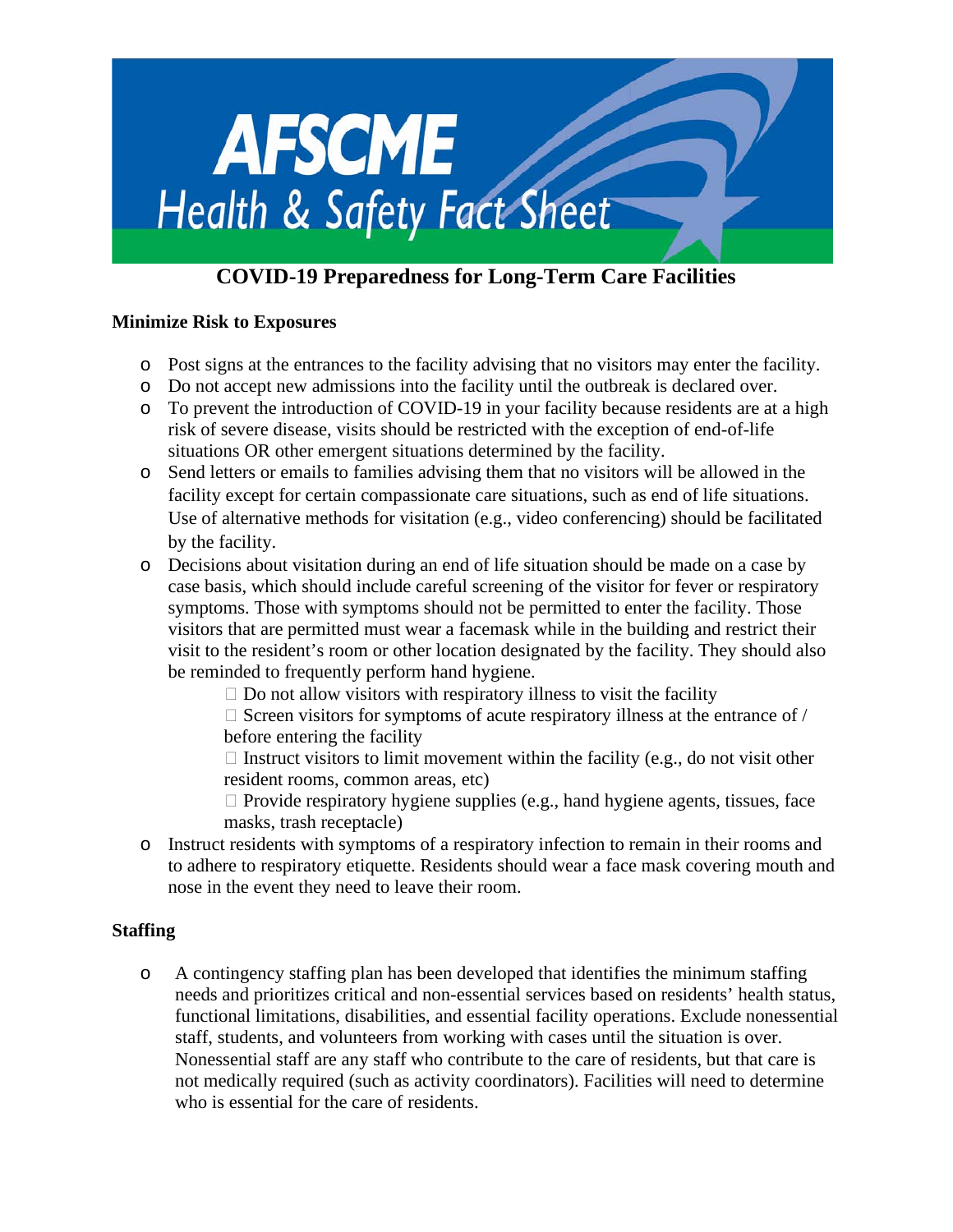

- o A person has been assigned responsibility for conducting a daily assessment of staffing status and needs during a COVID-19 outbreak.
- o The staffing plan includes strategies for collaborating with local and regional planning and response groups to address widespread healthcare staffing shortages during a crisis.

# **Educate Residents, Visitors, and Staff**

- o Educate residents, staff and family on the potential harm from COVID-19. Include information on basic prevention and control measures and PPE, hand hygiene and cough etiquette.
- o Ensure that staff are aware of sick leave policies and encourage them to stay home if they have symptoms of respiratory illness.
	- Reinforce sick leave policies. Remind HCP not to report to work when ill.
	- Have HCP demonstrate competency with putting on and removing PPE.

## **Management of Residents and Environment**

- o Manage Residents with Respiratory Illness, Suspected or Confirmed COVID-19
- o Implement daily monitoring of COVID-19 like-illness among residents and staff.
- o Use caution when performing aerosol-generating procedures (e.g., intubation)
- o If your facility has the capacity and resources, place all sick patients into the same area or wing.
- o Assign staff to work with those patients only (staff cohorting).
- o Restrict staff movement from sick residents to well residents. If you are not able to assign staff to only work with ill patients and others with well patients, staff should work with well patients first before moving to sick patients.
- o Exclude nonessential staff, students, and volunteers from working with cases until the situation is over. Nonessential staff are any staff who contribute to the care of residents, but that care is not medically required (such as activity coordinators). Facilities will need to determine who is essential for the care of residents.
- o Healthcare personnel use contact AND airborne precautions INCLUDING eye protection (e.g., goggles or face shield). Please note: Airborne precautions include use of NIOSHapproved fit-tested N95 mask or higher.
- o Conduct procedures in negative pressure (airborne isolation) rooms if available.
- o Use disposable or dedicated noncritical patient care equipment (e.g., blood pressure cuffs). If equipment will be used for another resident, clean and disinfect according to manufacturer guidelines before use.
- o Manage laundry, food service utensils, and medical waste in accordance with routine procedures and category B waste handling.